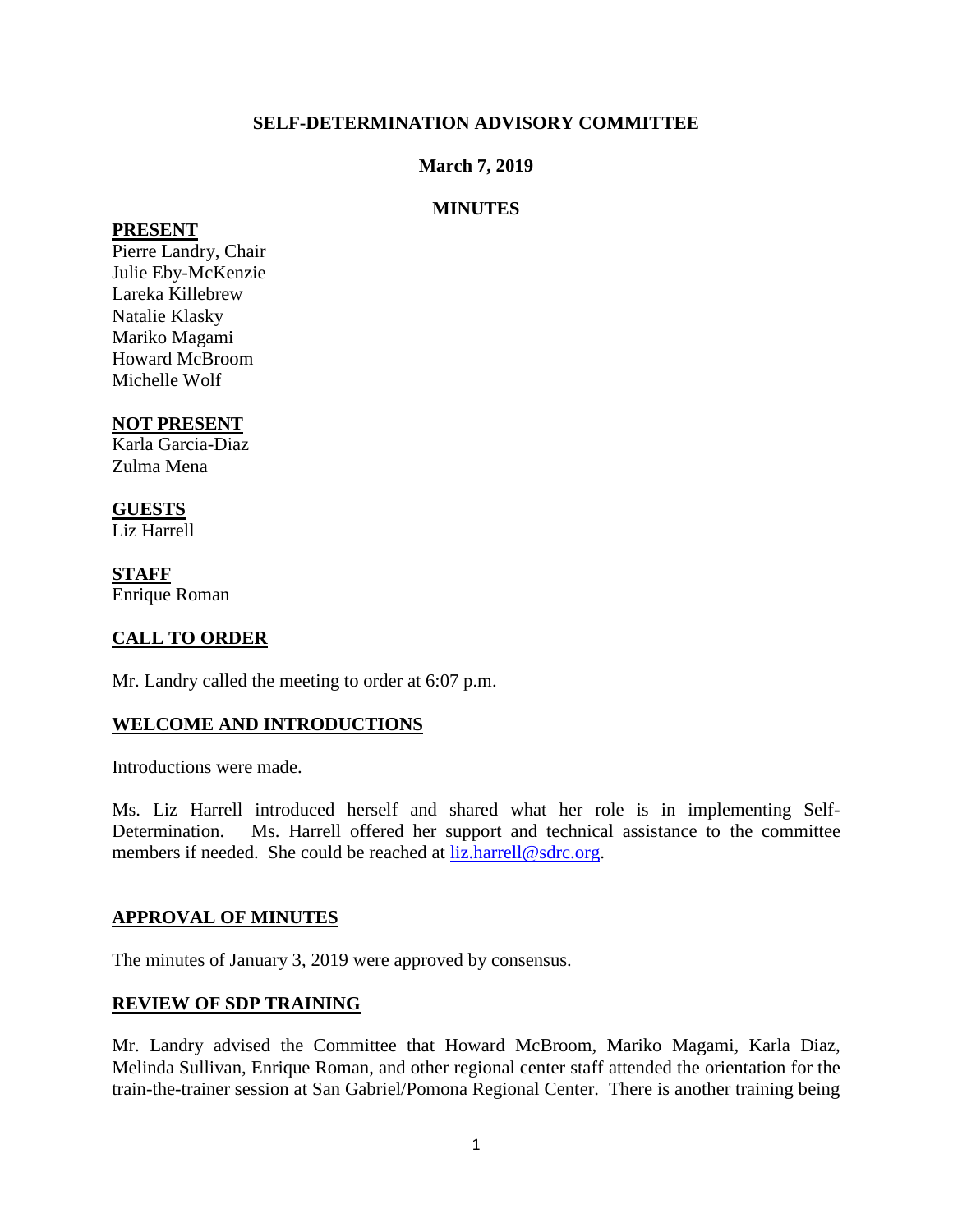held on March 8, 2019 at South Center Regional Center and Mr. Landry encouraged remaining members to attend if possible.

Mr. Landry reported that the orientation materials are directed to clients and family members who have been selected for participation in the pilot Self-Determination Program (SDP) and that the orientation materials are what Regional Center staff and Self-Determination Advisory Committee members are expected to start presenting to SDP pilot participants within 60 days from March 15, 2019.

Those who attended the training shared their impression of the train-the-trainer session. All reported that it was worthwhile and expressed what their comfort level would be moving forward. Committee members acknowledged the need to become familiar with the PowerPoint slides, exercises, case studies, etc. so they can use them to conduct the orientation sessions.

## **ORIENTATION PLANNING**

The Committee recommended the following:

- 1. Coordinate the first English orientation training (2 nights) on April  $29<sup>th</sup>$  and May 1<sup>st</sup> from  $6:30 - 9:30$  pm each night.
- 2. The second English orientation training will be determined when a venue in the Foothill area can be secured.
- 3. Korean and Spanish orientation trainings will be coordinated once the materials in the respective languages are received from DDS.
- 4. The Committee will meet on April  $4<sup>th</sup>$  at 6:00 pm as workgroup, not a meeting, to review the PowerPoint slides, exercises, case studies, etc. so they can use them to conduct the orientation sessions.
- 5. The May  $2<sup>nd</sup>$  meeting will be used to de-brief on the first orientation training.

## **DDS REPORTEING TOOL**

Mr. Roman presented the draft DDS Reporting Tool. The Committee recommended that language, age, and disability should be added to the report for the Committee's reference.

#### **FUTURE MEETINGS FOR 2019**

- $\bullet$  April 4, 2019 Dark
- May 2, 2019
- June Dark
- $\bullet$  July 4, 2019 Dark
- **August 1, 2019**
- September- Dark